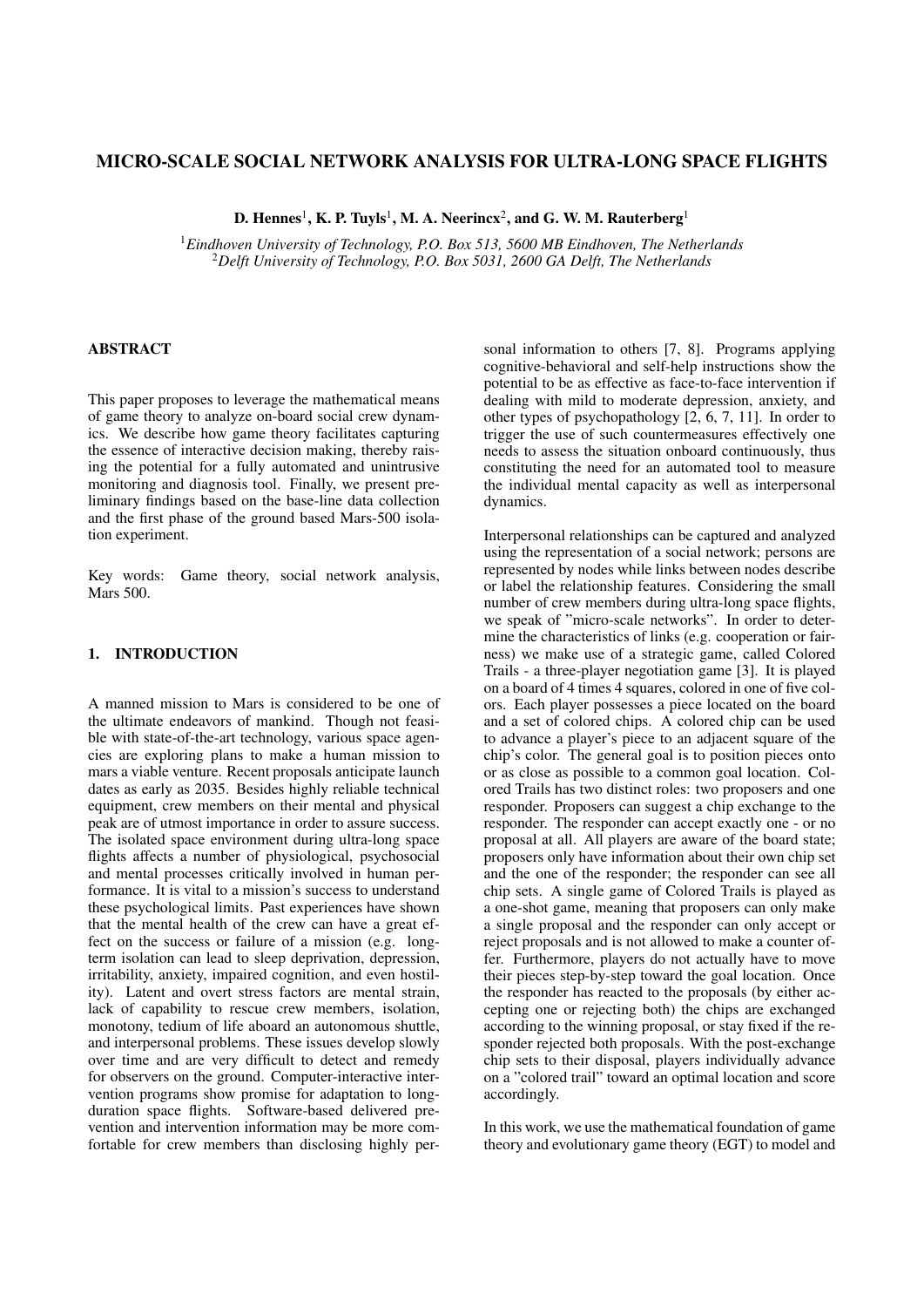

*Figure 1. Illustration of the Mars-500 facilities (Image credits: IBMP).*

study the crew member interactions in the game of Colored Trails. Traditional game theory mainly analyzes rational decision making, while EGT emphasizes adaptation and learning. Both the ability to think rationally and to adapt to changing situations are deciding factors for mission success.

The experiment presented here is part of the Mars-500 study to be carried out at the Institute for Biomedical Problems (IBMP) in Moscow. The European Space Agency and the Russian Academy of Sciences jointly plan and conduct this study in order to simulate a manned mission to Mars. It provides the unique opportunity to study crew member interactions while collecting data about the human subjects' health and performance during experimental isolation. The confinement study imitates all key peculiarities expected to be present during future missions to Mars (i.e. ultra-long duration, need for autonomy, affected communication due to signal delay, and limited stock of expendables). A pretest of 105 days has recently launched; the full scale experiment with a duration of 520 days will start in the last quarter of 2009.

The rest of this article is organized as follows. Section 2 provides background information about Mars 500, the game theoretical framework as well as Colored Trails. In Section 3 we discuss related work. Section 4 outlines the methodology used to analyze data collected during isolation and Section 5 presents preliminary findings. Section 6 concludes this article with discussion and plans for future work.

# 2. BACKGROUND

This section addresses the specifics of the Mars 500 program in greater detail (Section 2.1). Besides general setting and operational conditions of Mars-500, this section also provides the particular prerequisites of the here presented research. Therefore, we summarize required background knowledge from the fields of game theory and evolutionary game theory by means of a simplified example (Section 2.2) and hereafter consider more complex interactions in the game of Colored Trails (Section 2.3).

## 2.1. Mars-500

In 2004 the Institute for Biomedical Problems (IBMP) in Moscow and the European Space Agency have started to plan a full-scale ground based simulation of a manned mission to Mars. Such a full scale mission requires between 520 to 700 days of isolation. Referring to the lower end of this time frame the initiative was named *Mars 500*.

Ground based isolation studies, including bed rest studies as well as human missions in low Earth orbit provide crucial experience and isights to evaluate the feasibility of a manned Martian mission and to list general requirements for long duration space flights. Human missions beyond the Earth orbit are affected by radiation hazards, the impact of microgravity on human physiology and various medical and psychological issues. While the former two rely on research onboard the International Space Station (ISS) and future missions to Moon, the affect of long term isolation can be effectively addressed by ground based studies such as the Mars 500 program.

The goal of the Mars 500 study is to gather data, knowledge and expertise required to prepare a real mission to Mars. Hence, all key peculiarities expected to be present during future missions to Mars are reflected:

- ultra-long duration
- need for autonomy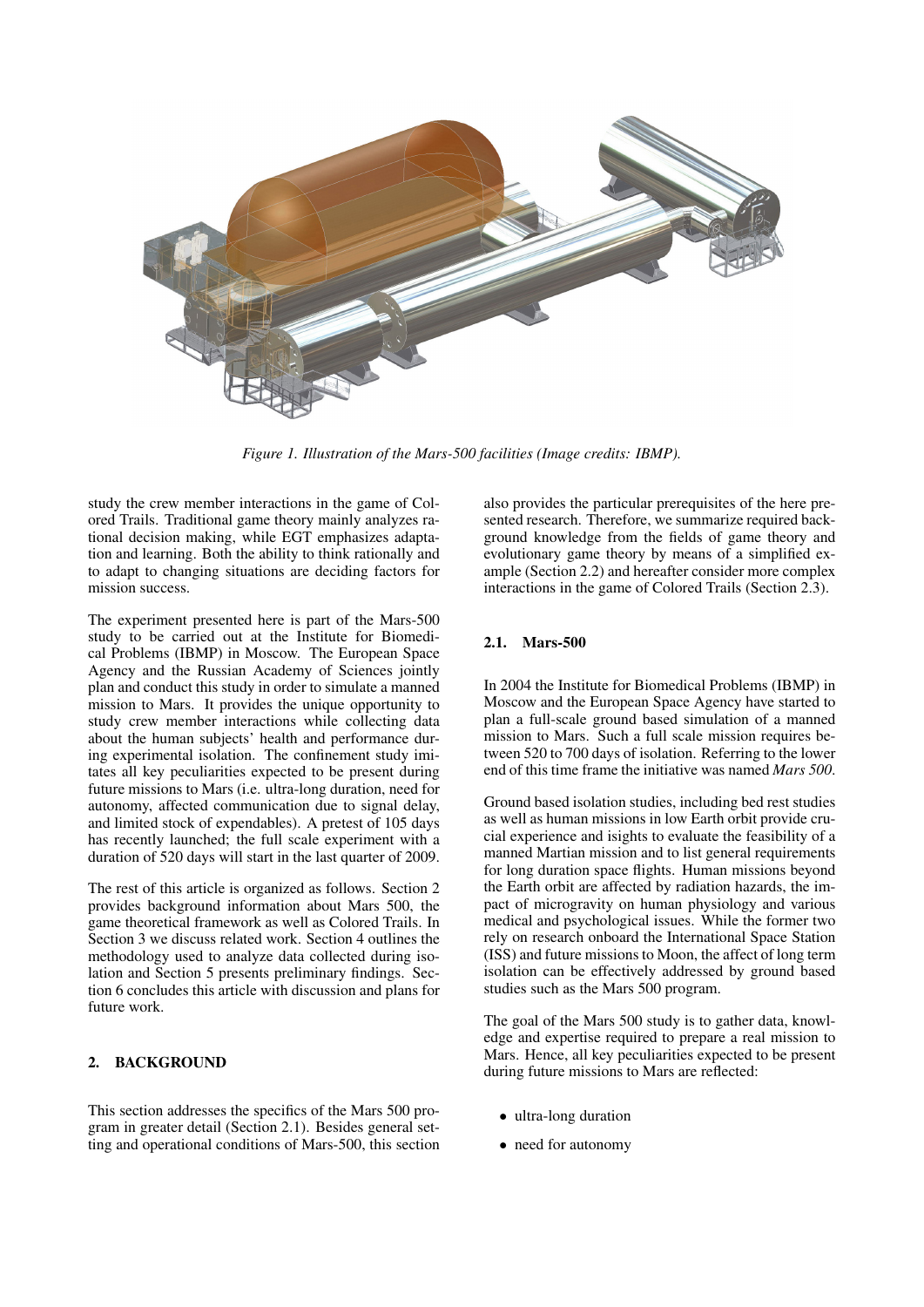- affected communication due to signal delay
- and limited stock of expendables.

This ensures that psychological and physiological impacts of isolation through such an extended period of time are observed as close to reality as possible.

A crew of six candidates (four Russians and two Europeans) are sealed insight the facilities of the Institute for Biomedical Problems in Moscow. This crew is chosen to aggregate a very diverse field of expertise and skills, including knowledge in the field of aviation, biology, engineering, medicine and physiology. A initial 105-day isolation period has recently started in March 2009 and is currently underway. Once completed successfully, a full 520-day study is planed to launch in the first quarter of 2010 in which all elements of a Martian mission are being simulated: transit to Mars, orbiting the planet, landing maneuvers, Mars surface operations and return to Earth. The facilities at IBMP accommodate for these different simulation episodes with a number of interconnected isolation chambers. An illustration of this setup is depicted in Figure 1. Part of the isolation facilities resemble the hermetically sealed mock-up space craft: a habitable module, a utility module and the medical unit. Furthermore a landing ship and the Martian surface itself are being simulated.

Throughout the isolation period and all episodes of simulation, the crew needs to be self-reliant to a great extend. This includes monitoring life support, control resource consumption, maintaining technical equipment as well as performing a number of scientific experiments in which the participants act as subjects themselves. In this work we present an experiment where crew members encounter in strategic game interactions while data is being gathered about their interpersonal dynamics. The next section describes the mathematical framework of game theory and evolutionary game theory that allows to quantify these interactions.

## 2.2. Game theory and evolutionary game theory

Traditional game theory studies strategic interactions where multiple players act rational in order to maximize their expected payoffs. These players can for instance represent companies in the economical area, single individuals in the psychological or social science domain as well as computer agents situated in a multi-agent setting.

To provide an intuitive understanding of the methodology of game theory we shall first consider a particular strategic encounter. The *Prisoners' Dilemma* is a prevalent example to showcase game theoretical modeling and analysis practice. This chapter first introduces the classical predicament of two suspects, while gradually extending the problem to cover iteration, evolution and finally multi-state settings.

The dilemma presents itself in the following situation. Two subjects are under arrest. The police cannot provide enough evidence to bring in a severe accusation. Thus the two prisoners are separated for interrogation and are both confronted with the same choice: either confess the crime and hence *defect*, or to deny any accuse and hence *cooperate* with the other suspect. If one suspect testifies while the other remains silent, the defector is released while his loyal fellow is convicted to serve full sentence. If both defect, both receive the full sentence. If both deny all accuses, they serve a short sentence for a minor charge. How should the prisoners choose rationally in order to minimize penalty?

Seemingly, the best option is to cooperate, both parties only serve a short sentence and are set free after a relatively short time. However, this intuition suggests a non-rational decision. Game theory provides the tools to reason about such a strategic situation and identify the rational choice. Let us consider the options of a suspect under the following set of assumptions. A suspect is self-interested and therefore only cares about his own well-being (or degree of punishment in that perspective) and thus does not profit from lowering the sentence of the other. Furthermore, any communication between suspects is inhibited and both are ensured that the other is provided with the same information and faces the same choice. Both have the same option to chose exactly one of the two actions *defect* or *cooperate*. In other words, all action sets and corresponding payoffs are equivalent, therefore we call such a game symmetric. Since no communication is allowed we might as well assume that players act simultaneously. The payoff of each player is not solely dependent on its own choice but rather on the collective joint action. Suppose a player chooses to *cooperate*. If the other one cooperates as well the player is convicted to serve a short sentence; if the other one betrays him he serves the full sentence. If he instead choses to *defect*, he is set free in the former case while as well serving the full sentence in the later case. We observe that cooperating is dominated by defecting, i.e. for each adversarial response, *defect* yields as least as much payoff as *cooperate*. Thus players will make the rational decision to mutually defect and hence end up serving both the maximum sentence. While intuition suggests otherwise, in the perspective of rationality the suspects face an unwinnable situation. This paradox clearly shows the difficulty in analyzing non-zero-sum situations (i.e. the gain of one party is not necessarily a loss of another).

We now revisit our initial example, the *Prisoners' Dilemma*, in order to bridge the gap between traditional and *evolutionary game theory*. The classic dilemma situation can be extended in different ways - one of them is to play the game for multiple stages. In the *Iterated Prisoners' Dilemma* the two suspects encounter the same predicament over and over again. Clearly, this can affect the equilibrium strategies. If the game is repeated infinitely often, players can obtain the Pareto efficient equilibrium reward by invariably cooperating. If however the game is played  $N$  times and this information is known to the players, the rational strategy is to always defect which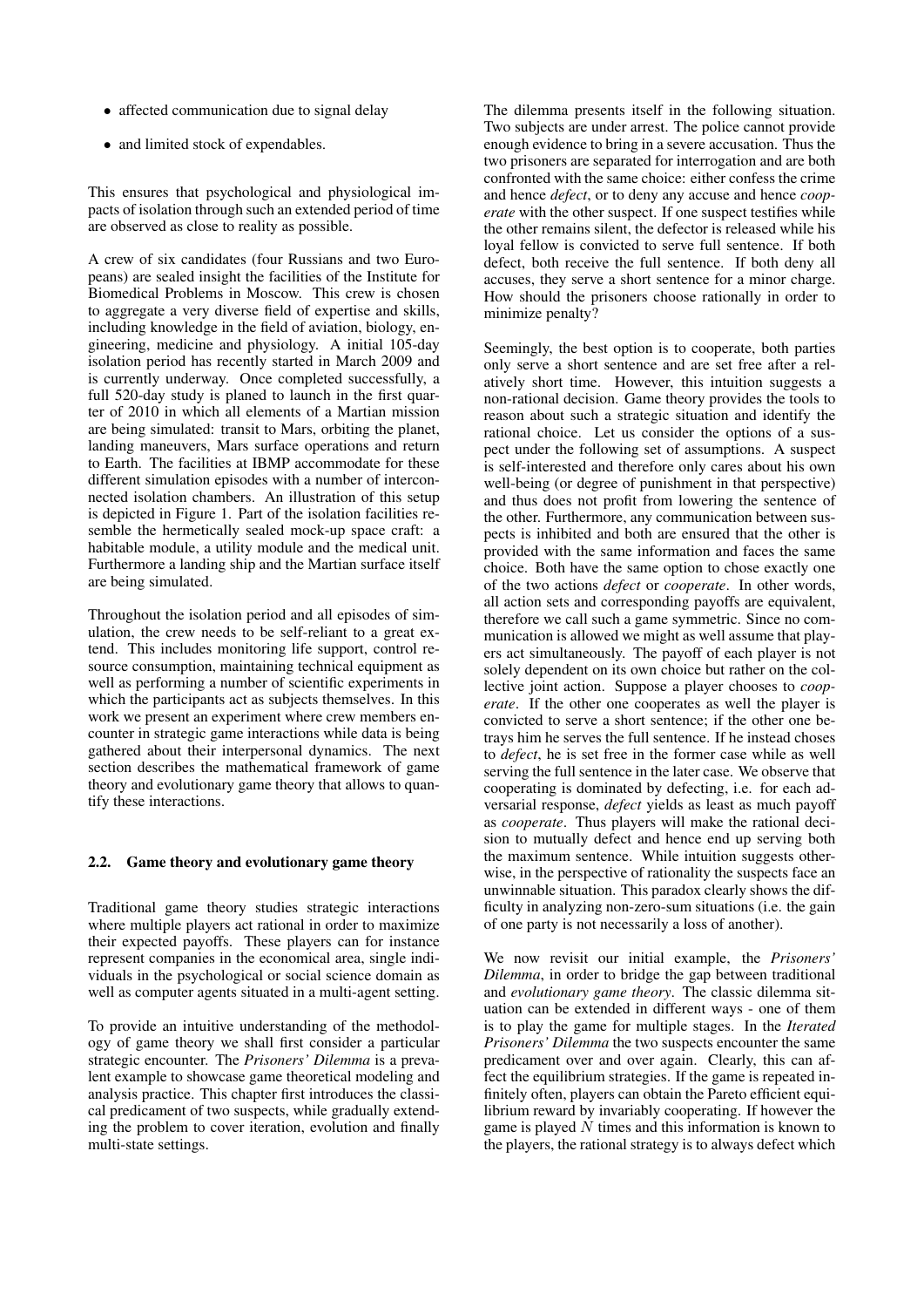can be shown by backwards induction [5].

In [1] a tournament version of the *Iterated Prisoners' Dilemma* is proposed. Each player has to choose a strategy, possibly depending on memory of previous encounters. Interactions between pairs of individuals occur on a probabilistic basis while natural selection favors individuals that have performed better in the past. The derived model as well as results of the tournament show how cooperation based on reciprocity can evolve in a mechanism that advocates self-interest. The simplest deterministic strategy, called *Tit-for-Tat*, has won the tournament. *Titfor-Tat* starts by cooperating and hereafter responds by playing the action the opponent has played in the last stage.

The primary objective of evolutionary game theory is to model the dynamics of strategy changes in iterated games such as the *Iterated Prisoners' Dilemma*. In particular, interactions are modeled using biological-inspired genetic operators such as natural selection and mutation. At each time step two randomly matched individuals from a population play a particular pure strategy while their payoff determines the replication success of the represented strategies. The process of population change is captured by the *replicator dynamics*.

## 2.3. Colored Trails

While the prisoners dilemma is a good example to introduce traditional game theory and evolutionary game theory it is very limiting and not suitable to capture more complex inter-social dynamics as present during ultralong space flights. For the first iteration of the Mars-500 experiment, the 105-day pretest, we are primarily interested in games that feature the following properties:

- Simple enough for analysis
- Rich enough to reflect features of real life interactions
- Grounded in a situated task domain
- Strategic, i.e. partial information to promote complex reasoning
- Suited to measure social factors such as fairness

The Colored Trails framework developed at Havard University, School of Engineering and Applied Sciences serves all these requirements [4]. Specifically, we use a three-player negotiation variation [3]. It is played on a board of 4 times 4 squares, colored in one of five colors: blue, green, red, yellow and grey. Each player possesses a piece located on the board and a set of colored chips. A colored chip can be used to move a players piece to an adjacent square (diagonal movement is not allowed) of the same color. The general goal is to position pieces



*Figure 2. Colored Trails board*

onto or as close as possible to a goal location indicated by a flag. Although, there is a single goal, each player receives points purely based on its own performance. Colored Trails has three distinct roles: proposer 1 (P1), proposer 2 (P2) and responder (R). Figure 2 shows an example of the board, goal and player locations.

Proposers can propose a chip exchange to the responder. The responder can accept exactly one - or no proposal at all. All players are aware of the board state; proposers only have information about their own chip set and the one of the responder while the responder can see all chip sets. A single game of Colored Trails is played as a oneshot game. This means that proposers can only make a single proposal and the responder can only accept or reject proposals and is not allowed to make a counter offer. Furthermore, players do not actually have to move their pieces step-by-step toward the goal location. Once the responder has reacted to the proposals (by either accepting one or rejecting both) the chips are exchanged according to the winning proposal; or stay fixed if the responder rejected both proposals. Then, the best possible sequence of moves is automatically computed and each player receives a personal score.

#### Game phases

A game of Colored Trails is divided into a sequence of three phases and final evaluation. During each phase a timer indicates how much time is left in the current phase.

## *Initial phase*

In this phase the game board and the chip stacks are presented to the players. This initial phase allows the player to locate its own piece on the board and get acquainted with the chip distribution.

### *Proposal phase*

In this phase the two proposers (i.e. P1 and P2) can make chip exchange offers to the responder. The Proposers chips are always located on the left hand side of the window, the responders chip stack on the right hand side.

#### *Reaction phase*

In the reaction phase, the responder is presented with the two proposals. After evaluating the situation he can either accept one of the proposals or reject both.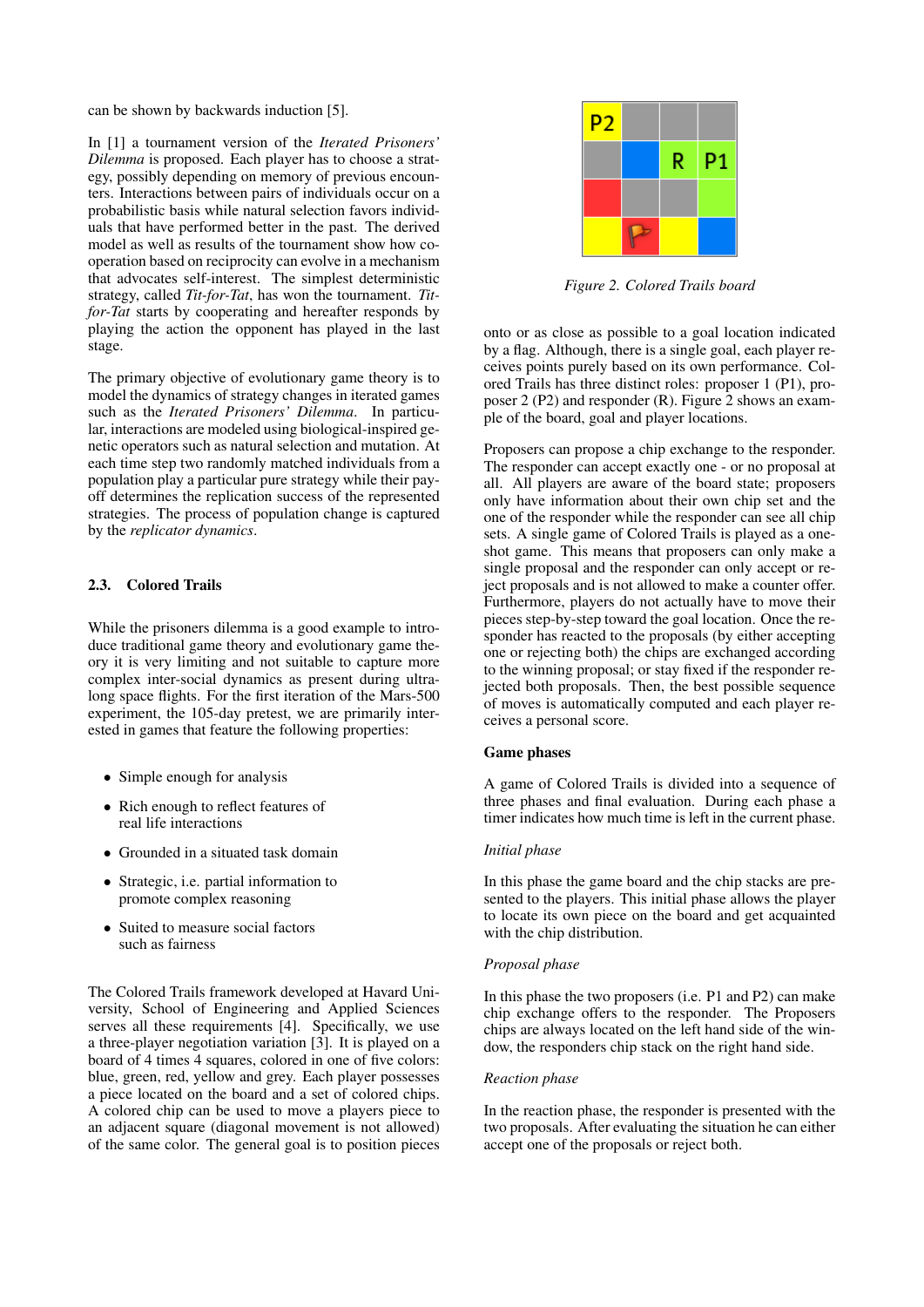

*Figure 3. Colored Trails: three player negotiation game. From left to right: view of proposer 1 (P1), proposer 2 (P2) and responder (R). Note that placeholder figures are exchanged for pictures of the corresponding players.*

## *Evaluation*

The final evaluation is fully automatic; players do not need to act in this phase. The game server automatically computes the best possible sequence of moves for each player and assigns personal scores. Points are calculated as follows. For reaching the goal location a player receives 100 points. If he does not reach the goal, 25 penalty points are subtracted for every square between the goal and the players position. In addition, for every chip the player has not used, he receives 10 extra points.

## 3. RELATED WORK

This section presents a selection of related work. In particular, we refer to the bioengineering system *Homeostat* (Section 3.1) and the analyses of complex strategic interactions using evolutionary game theory as proposed by Walsh et al. [13] (Section 3.2).

### 3.1. Homeostat

*Homeostat* is one of the experiments participating in the Mars 500 study. The "Homeostat apparatus" is a system of interconnected devices, each operated by one of the subjects. Each device features an indicator and a control knob; rotating the knob influences the position of the indicator. The indicator is not directly linked to the control knob of the corresponding unit but rather responds to the operation of other devices as well. Every subject is instructed to fix the position of the indicator to a specific position. Due to the interaction between control loops, actions of each individual mutually induce interference. The collective group problem can only be solved through well coordinated actions. The selection of interaction structures (e.g. tree, chain or cycle) and interaction coefficients determine the degree of mutual influences and allow for a variety of experimental setups.

The Homeostat system has been previously used during a number of isolation and confinement experiments, including the 60-day ESA EXEMSI campaign [9], the 135 day isolation during the "Human Behaviour in Extended Spaceflight" (HUBES) study in the *Mir* orbital station mock-up at IBMP [12] and the "Simulation of the Flight of the International Crew on Space Station" (SFINCSS).

Homeostat has proven to be suitable for on-line inferring of interaction effectiveness of an isolated crew with complex communication structure. Furthermore, leadership and "follower" tendency can be detected; the internal balance between these complementary behaviors is a deciding factor for the effectiveness of the group.

## 3.2. Evolutionary game theoretic analysis of complex games

In Section 2.2 we have introduced the notion of expected payoffs to quantify the success of actions taken during strategic interactions between players. Once these strategic encounters become more complex (i.e. increased number of players or actions), traditional game theoretic analysis becomes intractable.Walsh et al. [13] propose to use heuristic strategies rather than atomic actions and to compute a so called heuristic payoff table for these primitives. A *heuristic payoff table* captures the average payoff of each heuristic strategy for all possible mixtures of strategies for a finite number of players. This approach is suitable for games where the underlying rules are wellspecified and common knowledge though they may describe very complex, repeated interactions between multiple agents. Rules specify particular actions agents may take depending on the the state of the game. Each agent follows a specific strategy selected from the set of heuristic strategies. Hence, the heuristic payoff table constitutes an abstract representation of the underlying game with the focus on heuristic strategies rather than atomic actions. Utilizing this methodology allows to apply for even more complex encounters the same game theoretic analysis as for simple games, e.g. the prisoners' dilemma. Walsh et al. [13] apply this approach to the auction domain and analyze a simulated continuous double auction with predefined trading strategies as heuristics.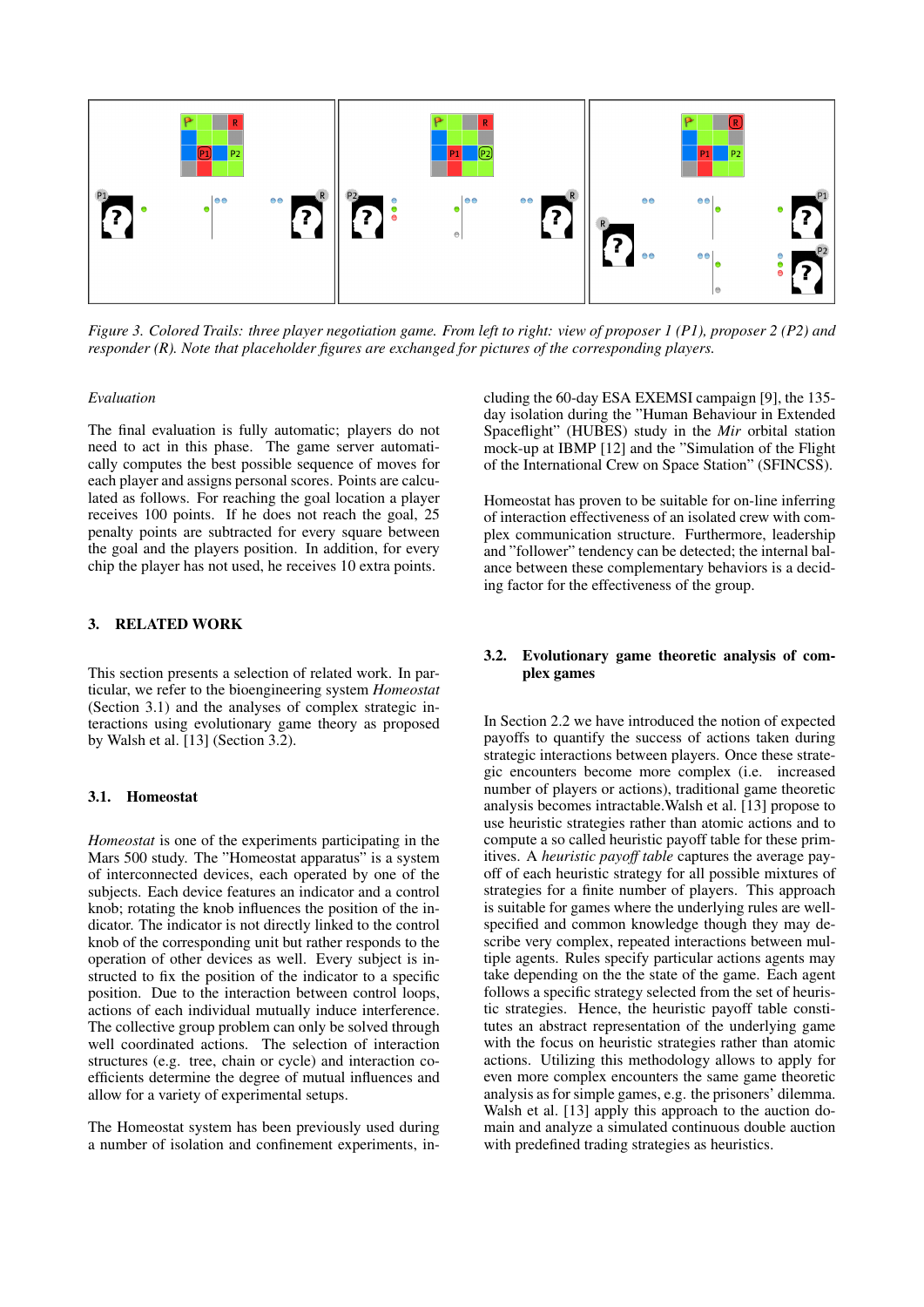Heuristic payoff tables have been proven to be beneficial beyond the domain of auctions and trading strategies. In [10] the same approach has been used to analyze the game of Poker (No-Limit Texas Holdem) using empirical data collected during human play. The authors use expert domain knowledge found in Poker literature to cluster complex atomic actions into a small set of heuristics, called *meta strategies*. This allows to construct a heuristic payoff table and perform an evolutionary game theoretic analysis; which enables to discover switching behavior between meta strategies.

## 4. METHOD

In this section we concisely explain the methodology we propose to perform the evolutionary game theoretic analysis of the data collected during Mars-500.

### *1. Collecting interaction data*

The game Colored Trails serves as a strategic, interactive and situated task domain. We record full state information, proposals, responses as well as response times for each action.

#### *2. Clustering atomic actions into meta strategies*

Similar to the case of Poker, atomic actions in the game of Colored Trails are far too complex to analyze directly. However, clustering atomic actions into a small set of meta strategies is not straight forwarded either: expert domain knowledge for this specific game is lacking. Furthermore, the efficiency of automated clustering algorithms strongly depends on an appropriate distance measure. This distance meassure needs to be defined over (a set of) features that describe atomic actions within Colored Trails. Both, the possibility to devise "hand-picked" rules clustering actions into meta strategies and the development of an adequate distance metric are the subject of current investigations.

#### *3. Computing the heuristic payoff table*

The heuristic payoff table represents the payoff table of the Colored Trails game for the different meta strategies the subjects can employ during play. It summarizes the success of a certain meta strategy depending on meta strategies chooses by other players. Hence, it simplifies the complexity of the game by using an abstract representation based on a small set of meta strategies.

## *4. Hypothesis testing and correlation*

Once the heuristic payoff table is computed, evolutionary game theory analysis can be used to test different hypothesis, e.g. (a) the strategic behavior of subjects is influenced by personal preferences and not only guided by rational decision making; (b) subjects form coalitions while excluding other subjects from the group; (c) if the task becomes more complex, time pressure will effect the

|  | Table 1. Preliminary data collection for the 105-days  |  |  |  |  |
|--|--------------------------------------------------------|--|--|--|--|
|  | study. For both groups the number of session and games |  |  |  |  |
|  | are listed as well as the playing time.                |  |  |  |  |

| Group         | Sessions       | Games | Time             |  |
|---------------|----------------|-------|------------------|--|
| pre isolation |                |       |                  |  |
| Group 1       | 2              | 41    | $40 \text{ min}$ |  |
| Group 2       | $\mathfrak{D}$ | 42    | $35 \text{ min}$ |  |
| in isolation  |                |       |                  |  |
| Group 1       | 2              | 31    | $23 \text{ min}$ |  |
| Group 2       | 2              | 29    | $20 \text{ min}$ |  |
| total         |                |       |                  |  |
| Group 1       |                | 72    | $63 \text{ min}$ |  |
| Group 2       |                | 71    | $55 \text{ min}$ |  |

degree of influence induced by personal preferences. Furthermore, it needs to be shown if these findings correlate with other psychological investigations during Mars-500, e.g. questionnaire studies and the Homeostat experiment, as well as information obtained during debriefing.

#### 5. PRELIMINARY RESULTS

The detailed analysis and discussion of data obtained during the 105-days study remains for future work. However, this section augments the general description of our methodology with preliminary results from the first weeks of the experiment.

Table 1 lists the number of games played prior to the isolation period as well as during the first weeks of isolation. Each group played four sessions with a total of 72 and 71 games respectively. In the proceeding analysis we identify subjects using a group prefix *"1."* or *"2."* coupled with a label "A", "B", "C" to distinguish between the three subjects within a group.

Clustering of atomic actions in Colored Trails is not straight forward. Therefore, let us restrict the analysis to the behavior of the responder. Note that roles rotate in each group, thus all subjects become the responder at equal intervals. Table 2 shows the absolute number of proposals accepted by the different responders as a function of the proposing individual. Subject *1.A* accepted 14 proposals from *1.B*, 7 proposals from *1.C* and in three games both proposals got rejected. The chipset distribution does not favor one of the two proposers and therefore we can suspect that this imbalance hints at either

- subject 1.B is more generous while proposing, or
- a social preference for 1.B over 1.C.

To test further investigate this hypotheses we compute the payoffs associated with the meta strategies (1) *"always*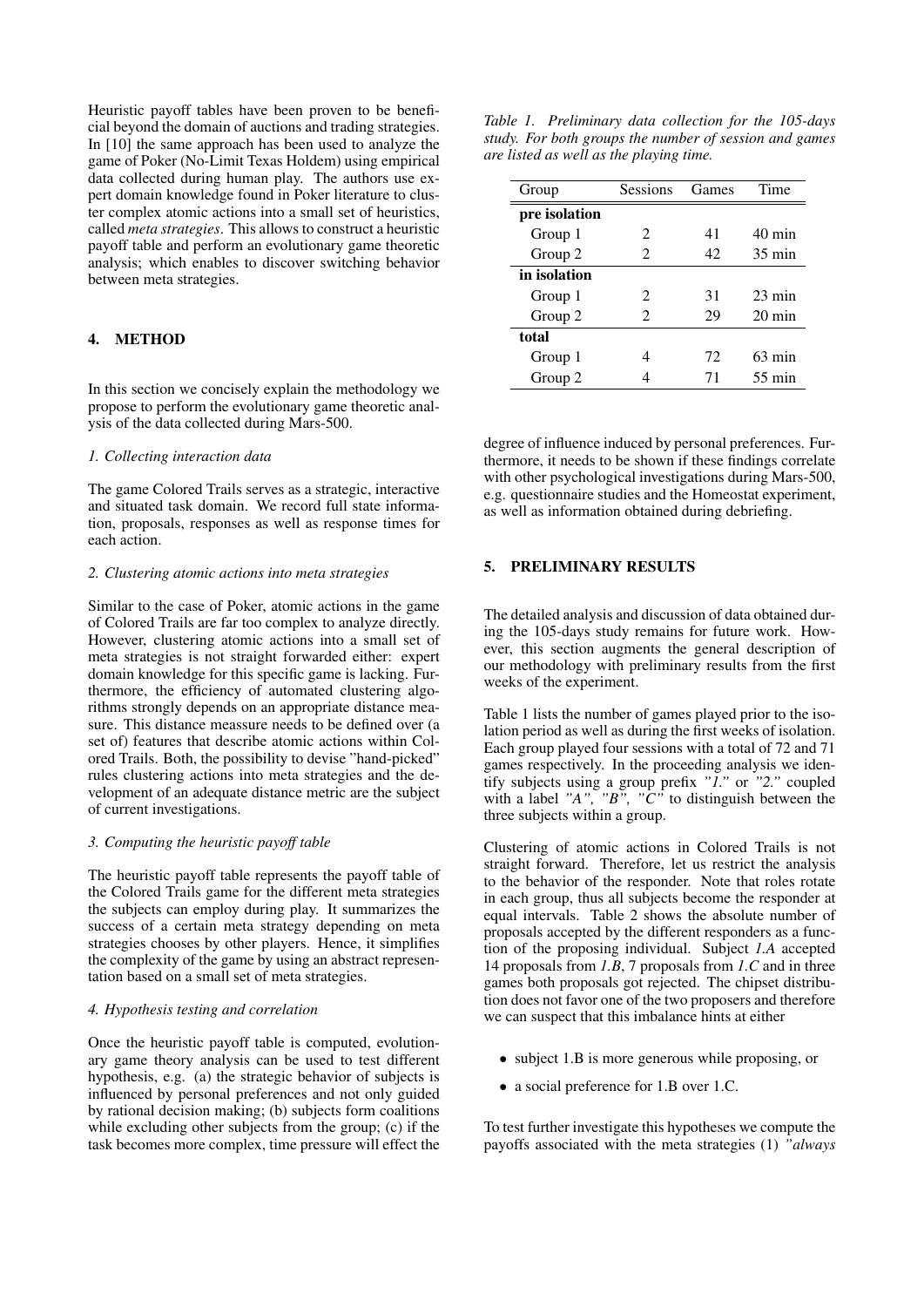

*Figure 4. Illustration of the Colored Trails payoff table for the two groups of players. Arcs are labeled with the average payoff received by an individual (end of arrow) while accepting a proposal from another individual (origin of arrow).*

*accepting proposals from 1.B"* and (2) *"always accepting proposals from 1.C"*.

Meta strategy (1) yields an average payoff of  $115.7 \pm 18.0$  and meta strategy (2) results in an average of  $117.9 \pm 17.3$ . While both strategies award a comparable payoff, subject *1.A* still favors proposals from *1.B* over the proposals from *1.C* with a ratio of 2:1. The full payoff tables for both groups is illustrated in Figure 4. In Group 2 we find a similar imbalance between proposal acceptance rate and associated average payoff. Subject *2.A* accepted far more proposals from subject 2.*B* despite the higher average payoff obtained by accepting proposals from subject *2.C*. An extreme case of such coalition forming is reflected by the fact that subject *2.C* has not accepted a single offer from subject *2.B*.

Once data is recorded over a longer period, payoff values can be recomputed over different time intervals. This allows to discover behavioral changes using the evolutionary game theoretic analysis as described in Section 4. With the aim to detect when coalitions form or brake up and how crew dynamics evolve over time.

Finally, preliminary data in Figure 4 shows that Group 1 succeeds to cooperate more efficient than Group 2 as indicated by a higher overall payoff flow, to be precise the weighted average payoff compares 112.9 (Group 1) to 96.4 (Group 2).

## 6. DISCUSSION AND CONCLUSIONS

While this paper has only presented results based on preliminary data, it is clear that the crew dynamics during the play of Colored Trails show interesting coalition forming behavior. This strenghens our hypothesis that play in Colored Trails is not purely based on rational decision making but rather influenced by personal preferences. It has yet to be investigated if these findings correlate with psychological investigations of various aspects of crew behavior during Mars-500, e.g. questionnaire studies and

*Table 2. Absolute number of proposals accepted by the different responders as a function of the proposing individual (within brakets).*

| Responder | Proposal 1 | Proposal 2 | Reject |
|-----------|------------|------------|--------|
| 1.A       | 14(1.B)    | 7(1.C)     | 3      |
| 1.B       | 7(1.A)     | 12(1.C)    | 5      |
| 1.C       | 15(1.A)    | 7(1.B)     |        |
| 2.A       | 18(2.B)    | 3(2.C)     |        |
| 2.B       | 7(2.A)     | 15(2.C)    |        |
| 2.C       | 17(2.A)    | 0(2.B)     |        |

the Homeostat experiment, as well as information obtained during debriefing.

To summarize, we proposed to leverage the mathematical means of game theory to analyze interpersonal crew dynamics during ultra-long duration space flights. We describe how game theory facilitates capturing the essence of crucial interactive decision making processes, thereby raising the potential for a fully automated and unintrusive monitoring and diagnosis tool; such a tool is the prerequisite to effectively trigger computer-based self-help countermeasures to depression or anxiety. Finally, we have presented preliminary findings based on the first 105-day test phase of the ground-based isolation study Mars-500 and outlined our research agenda for the full 520-day isolation period.

## ACKNOWLEDGMENTS

*This research was partially funded by the Netherlands Organization for Scientific Research (NWO) and the Netherlands Institute for Space Research (SRON).*